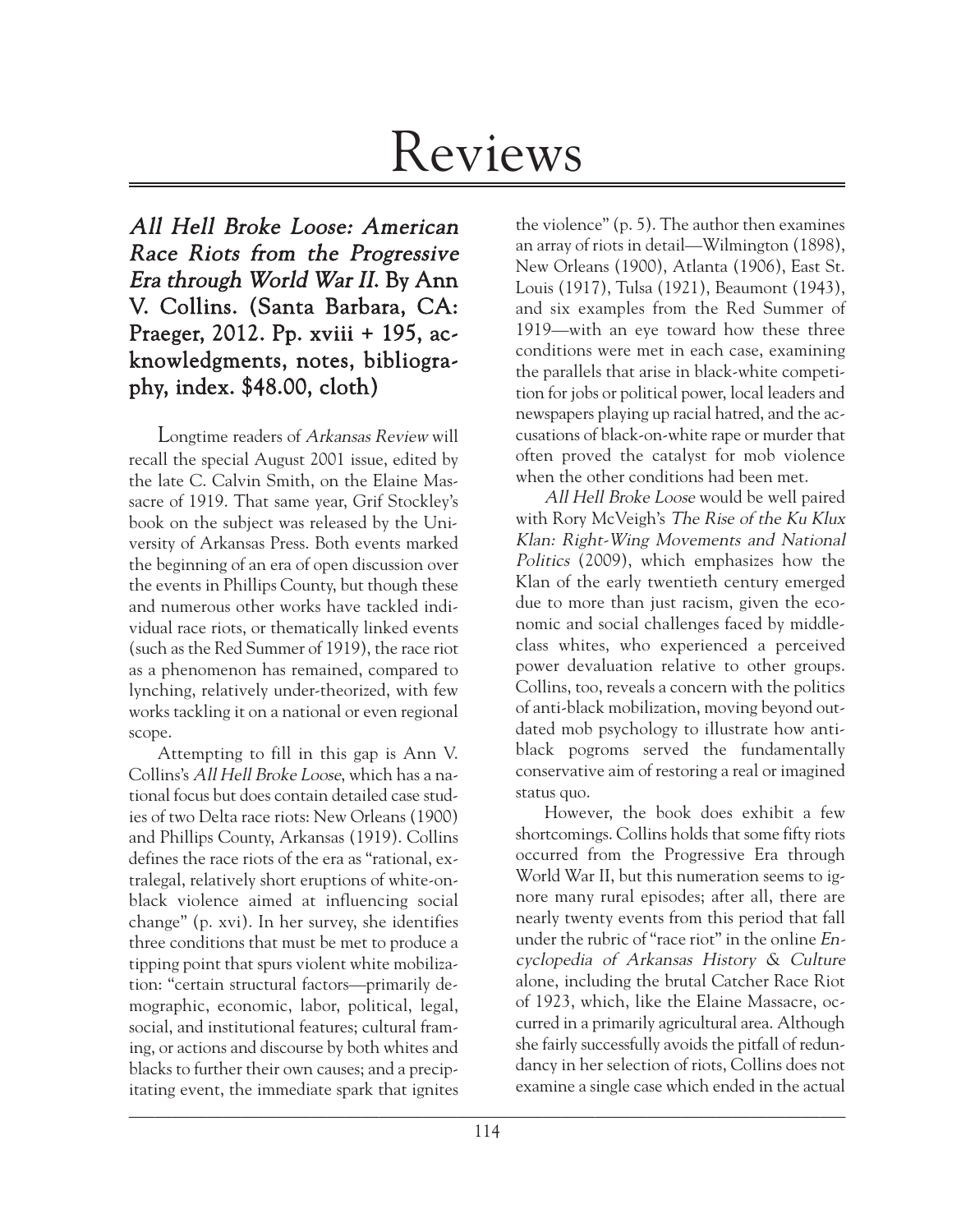expulsion of an entire black community, aside from very brief allusions to the 1905 and 1909 riots in Harrison, Arkansas, and the 1923 riot in Rosewood, Florida, though such would seem to exemplify, to an extreme, the restoration of white control over local economies and politics so often the motivation of such events. In addition, by defining race riots exclusively in terms of white-on-black violence, she ignores the parallels between such events and anti-immigrant riots of the period, such as the later anti-Chinese riots in Los Angeles, California, in 1891 and Tonopah, Nevada, in 1903.

That said, All Hell Broke Loose does mark an advance in the scholarship on race riots. As Christopher Kyriakides and Rodolfo D. Torres point out in Race Defaced: Paradigms of Pessimism, Politics of Possibility (2012), there has been a growing tendency, following World War II, to identify racist actions as the product of an irrational hatred, making racism an individual, psychological problem rather than something related to the larger social structure. By contrast, Ann V. Collins demonstrates that even those events of collective violence which might seem most removed from rationality had a rational, if evil, core. We can, therefore, begin to understand the horrors of our shared past and, by understanding, perhaps prevent their recurrence in the future.

--Guy Lancaster

## **AVAVA**

Death in the Delta: Uncovering a Mississippi Family Secret. By Molly Walling (Jackson: University Press of Mississippi, 2012. Pp. xii + 220, acknowledgments, a note on sources. \$28.00, hardback)

In 1946, a white, 24-year-old World War II

veteran and his two brothers participated in a shootout at a gas station-turned-bar in Anguilla, Mississippi, killing two other veterans, both African American. Sixty years later, Molly Walling learned that her deceased father and her uncles reportedly were the assailants. Launching a search for the paper trail, Walling made multiple trips from North Carolina back to her ancestral Delta home. She visited courthouses and newspaper archives, interviewed friends and contacts, then friends of friends and contacts of contacts, always coming just short of incontrovertible evidence of her father's role. Was he the one who pulled the trigger? Why did he and his brothers even go to the improvised bar? And why did they shoot Simon Toombs and David Jones? Multiple sources had their own theories, including her mother, a county attorney, an elderly eye witness, and her prickly aunt. But she found no substantive documentation. Charges had long been dropped, and the incident buried.

In Death in the Delta, Walling effectively weaves the mystery of the murders with childhood memories of her landed, extended family and erratic, alcoholic father, newspaperman Jay Fields, who could not maintain employment and moved his young family from Mississippi to Tennessee to Virginia. Driven by her love for him, Walling combed his articles and letters for clues to his troubled psyche, wondering whether guilt about the murders caused his selfdestructive behaviors.

Librarians, county employees, and relatives of the murdered men were open and helpful to her, while Walling's family and friends tried to dissuade her, clammed up when she asked them about it, or were too intimidating to question at

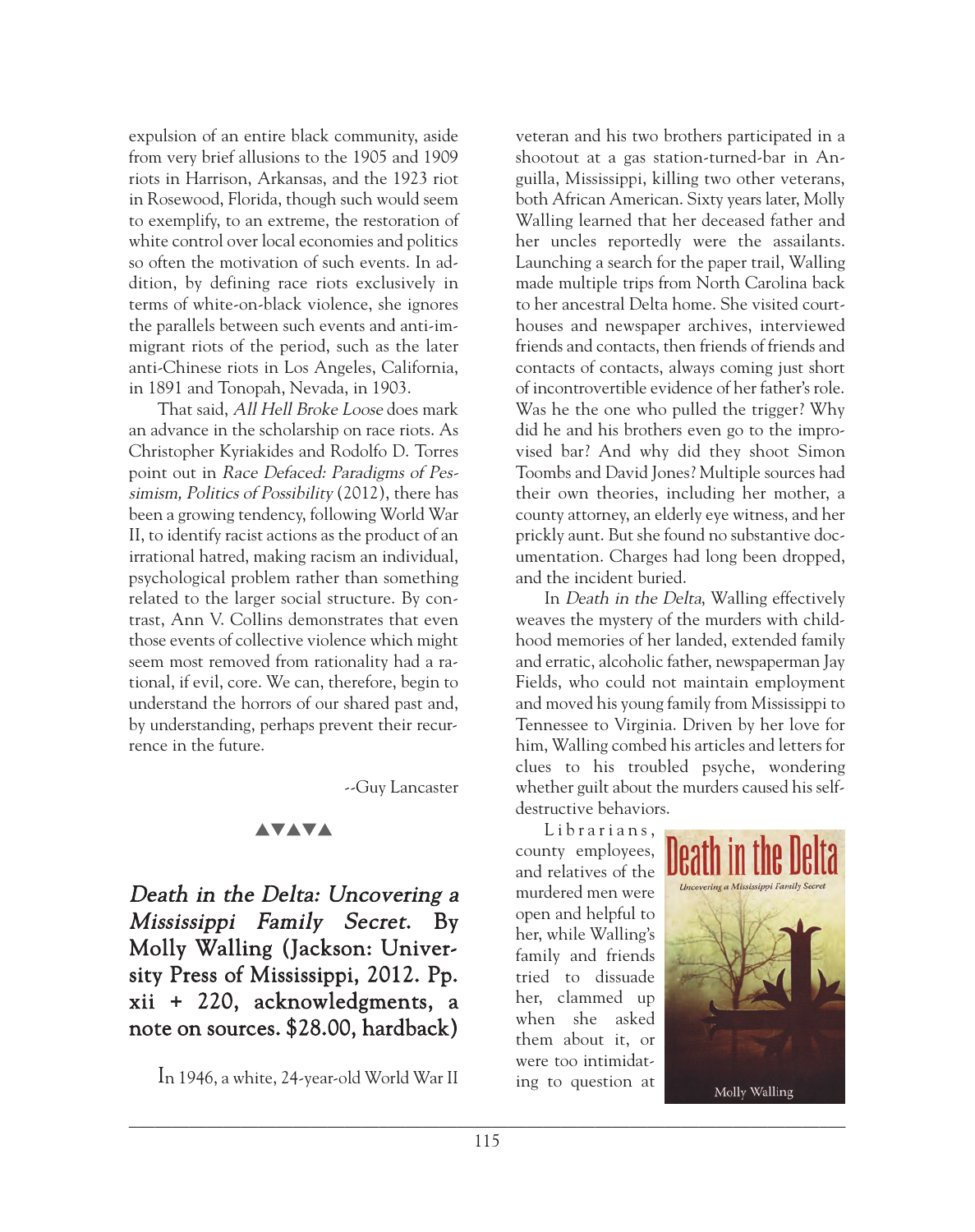all. Wrestling with loyalty to family "honor" and the need to expose sixty-year-old truth, she chose a fine, difficult line between the two: "Let me be clear. It is not my intention to reinjure or denigrate anyone, but rather to tell you my story" (p. xii). That is laudable, as is forgiving long-past offenses. Her adored Mamaw, the revered and feared matriarch of Walling's paternal family, would not have approved. "I struggled with the certainty that my writing about Dad, Bill, and Tom would make her very unhappy," Walling says. "There would be no way for me to pursue this story were she still alive. I would not forsake her love" (p. 118). But by admitting she would have sacrificed truth to avoid offense, Walling lets her own need take priority over the result she seeks: "If my beloved family and I can bear to look unflinchingly at our history and tell ourselves the truth and if we can allow ourselves to own our past and our human failings, there is hope for forgiveness, even reconciliation" (p. 216). Unclear is whether Walling believes she has done so on her family's behalf, or whether she is pleading with recalcitrant relatives to come along.

Honor, especially in a family who still called their 1940s cotton farm a "plantation" (p. 3), is a loaded concept. In Southern Honor: Ethics and Behavior in the Old South (1982), Bertram Wyatt-Brown described white male dominance masquerading as honor as the "keystone of the slaveholding South's morality" (Wyatt-Brown, p.vii). King Evans, the 93-yearold African American shootout witness, told Walling the Fields brothers went to the Pan Am bar to shut it down. "Your daddy thought he could just tell the customers to go home," Evans said. "This is an example of 'absolute power corrupting absolutely.' Do you know what I mean?" (p. 56). Walling understands, but wishes she didn't. By every measure, Mississippi ranked first in white-on-black violence and the impunity with which perpetrators carried it out. Pointed statistics about lynching, poverty, and education, and more about the dramatically oppressive sharecropping system would have given

readers a better historical framework for the story. Ancestors like Walling's are expertly examined in Kristina DuRocher's Raising Racists: The Socialization of White Children in the Jim Crow South (2011). Rather than drowning his guilt with alcohol, as Walling postulates, her father may have been a product of his white supremacist upbringing, too weak to overcome it.

Memoir writers can convey insights inherently unavailable to them as children. In an interview on her website, Walling says she avoided offering conclusions so readers could draw their own. But of a childhood domestic servant she says, "the thought of Azurine's round, black body in the kitchen was reassuring" (p. 141). The description leaps from the page in ugly relief. Standing before the dilapidated site of the Pan Am bar while researching the murders, Walling says, she underwent a racial epiphany. One wonders why, then, she let her memory of the servant stand without comment. By not leading us toward her conclusions, she surrenders power as writer-narrator, letting readers define her in her own story.

Walling could have delved deeper into privileges of skin color and resulting attitudes, including miscegenation, which may well have been a factor in the murders, though she shies away from it. She credits others "who have tackled the issue of black/white relations" (p. 219), but absent are giants Lillian Smith, Katharine DuPre Lumpkin, and Larry L. King. Dubbed "The White Southern Racial Conversion Narrative" by Fred Hobson in But Now I See (1999), the hard examinations of their Southern backgrounds do not shrink from firm criticism, however tempered with love.

Without proof of her father's role, Walling must come to terms with another probable though gigantic fault in an already deeply flawed man. She lands on the side of love and forgiveness, but not without cost. By the telling, she has alienated loved ones. By walking the line between love and a clearer indictment of entrenched racism, she leaves readers without a fuller understanding of the potent effects of a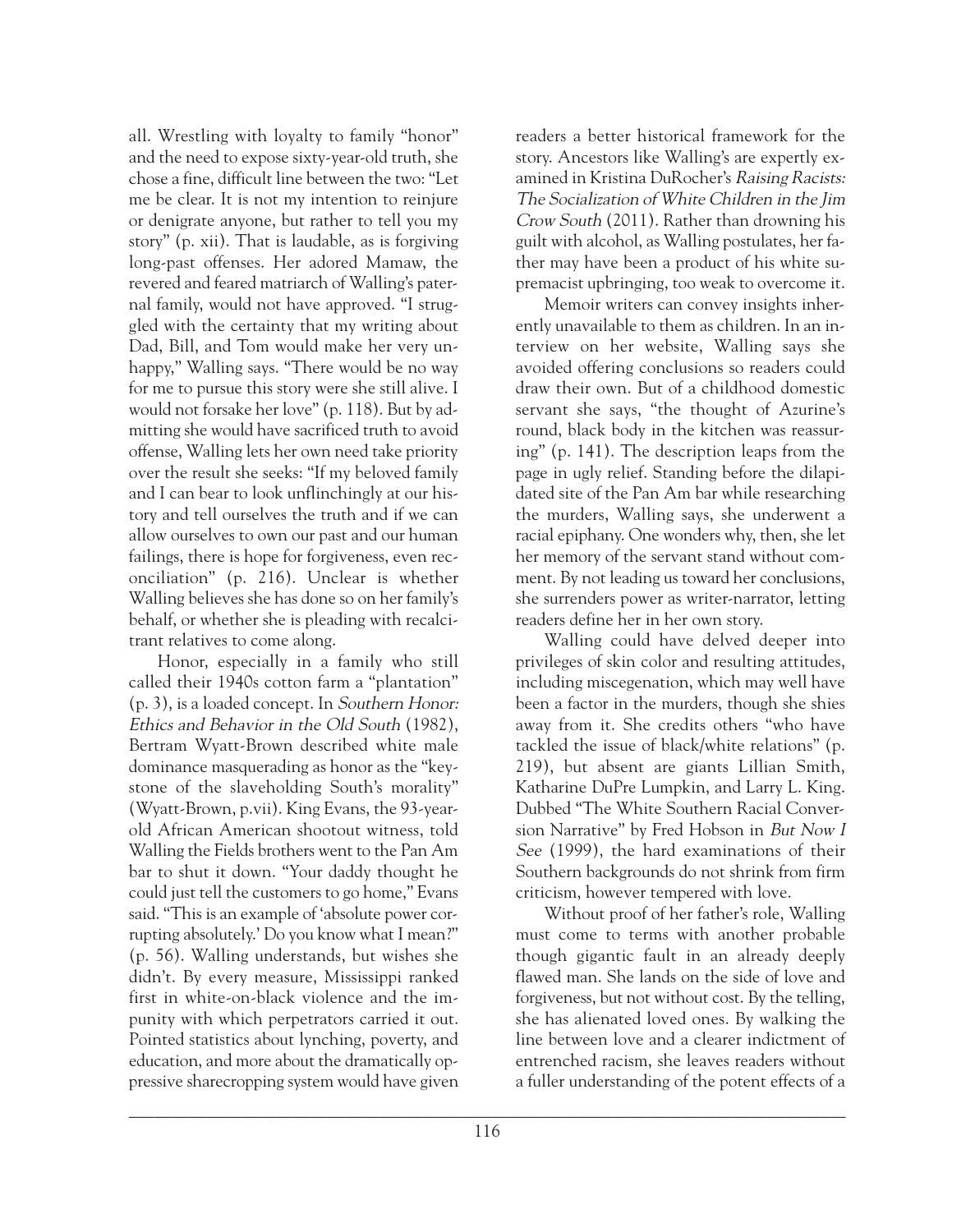Lost Cause heritage. No one doubts the difficulty of Walling's undertaking. She joins the increasing ranks of whites scrutinizing their families and backgrounds, with an eye toward racial justice. Some examinations will be harsher than others, but all are worthy undertakings. It's about time.

--Stephanie Harp

## **AVAVA**

## The Other World of Richard Wright: Perspectives on His Haiku. Ed. by Jianqing Zheng. Jackson, MS: University Press of Mississippi, 2011. Pp. xx + 202, \$55.00, cloth)

Near the end of his life, while in self-exile in France and suffering from amoebic dysentery, Richard Wright was introduced to haiku. Embracing the genre as a form of physical, mental, and spiritual therapy, Wright produced more than 4000 haiku, 817 of which were first published as Haiku: This Other World in 1998. In

the introduction to The Other World of Richard Wright, editor Jianqing Zheng observes that these poems have received limited critical attention, and he hopes this collection of ten essays will "provoke thinking about the poetic and cultural values of Wright's haiku" (p. xiv). This



anthology performs the much needed service of gathering key scholarship into one volume and introducing numerous themes that run through

Wright's haiku and connect to his earlier works.

Nature references are an essential element of traditional Japanese haiku, and the essays collected here offer insights into how Wright engaged nature to achieve a sense of harmony. In "Richard Wright's Haiku, Zen and the African 'Primal Outlook upon Life,'" Yoshinobu Hakutani argues that Wright used nature imagery to express the view that nature "is humanistic, not materialistic" (p. 6) and concludes that such an outlook allowed Wright to "observe an object or phenomenon in nature from a perspective devoid of thoughts or feelings" and thereby "achieve a harmonious union with nature" (p. 7). Jianquing Zheng argues, in "Nature, the South, and Spain in Haiku: This Other World," that Wright was able to achieve in his haiku the "calmness, balance, and harmony" that he could not find when writing fiction and non-fiction (p. 150). Meta L. Schettler, in "Healing and Loss: Richard Wright's Haiku and the Southern Landscape," notes that Wright uses "images of the Southern landscape  $\dots$  as shifting constructs" (p. 45) as he "creates a space of healing within this new genre . . . " (p. 54), and Shawnee D. Campbell in "Female Imagery, Exploitation, and Richard Wright's Journey to His Other World" demonstrates that Wright employs conflicts between nature and culture to reveal the exploitation of women and young girls.

This collection also explores how various elements of Japanese culture influenced Wright's thinking. Toru Kiuchi in "Zen Buddhism in Richard Wright's Haiku" argues that Wright made a concerted effort to incorporate teachings of Zen Buddhism into his haiku, and Sanehide Kodama in "Japanese Influence on Richard Wright in His Last Years: English Haiku as a New Genre" offers close readings of several of Wright's haiku to demonstrate Wright's embracement of Japanese aesthetics. Although Richard A. Iadonis, in "'I Am Nobody': The Haiku of Richard Wright," probably indulges in overstatement when observing that Wright "radically reinvents the haiku form" (p.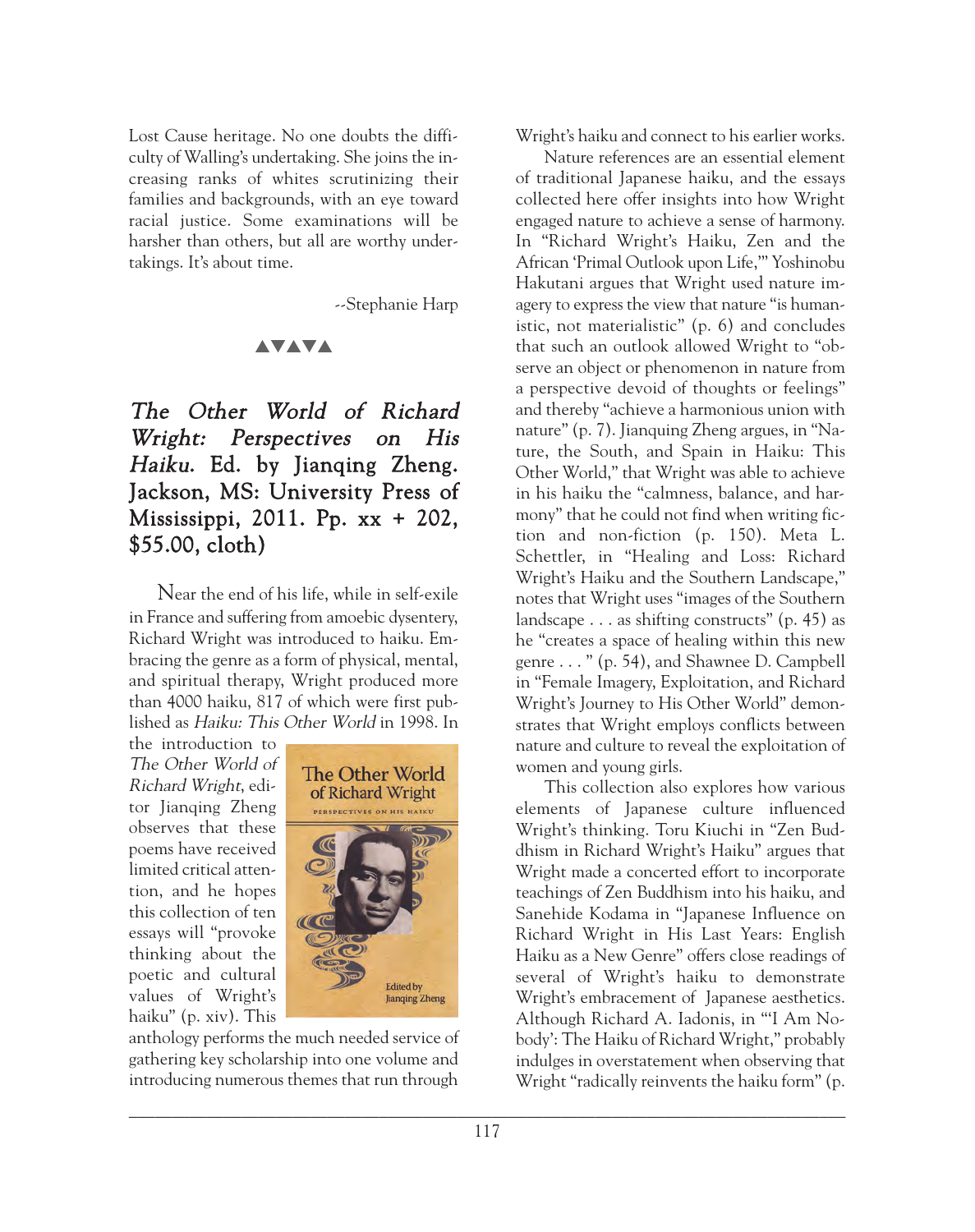71), he offers the intriguing insight that Wright undercuts the possibility of Zen oneness in his haiku by focusing upon anti-colonial and antiimperialistic issues and by injecting African American subjectivity. This discussion of reinvention and oneness continues in "Inverting the Haiku Moment" as Thomas L. Morgan argues that Wright depicted humans' disjuncture—rather than union—with nature to suggest the disharmony within human society.

Growing naturally out of such discussions of culture is the topic of post-colonialism, a topic addressed by most of the critics in this collection. For example, Iadonis demonstrates that Wright used images of disharmony to highlight the impact of post-colonialism, and Schettler points out that in his haiku Wright "revives and recreates African American history" in order to re-examine and control his relationship with a culture that had once tried to dominate him (p. 44). Nakachi notes that although America's initial fascination with Japan may have faded in the 1920s, African American artists held a continued interest in Japan and that Wright used haiku to "challenge the Western hegemony in literature" (p. 145). Sachi Nakachi in "From Japonisme to Modernism: Richard Wright's African American Haiku" observes that Wright's interest in Japanese culture prompted him to explore post-colonial concerns and that he was part of an African American movement that perpetuated Western interest in Japanese culture into the years following World War II.

The closing essay, Lee Gurga's "Richard Wright's Place in American Haiku," offers an assessment of the literary quality of Wright's haiku. After providing an overview of the elements of haiku and analyzing why some of these haiku fail or succeed, Gurga considers Wright's place in American haiku. He explains that although Wright appears to have been attempting to write western forms in a haiku manner rather than trying to write haiku, he should be considered an important innovator in American haiku. Gurga observes that several of Wright's haiku "are excellent" and that "many of [them] are not" (p. 177), and he suggests that readers "celebrate Wright's work in haiku for what it is, sometimes seriously flawed, but the best of it is among the best haiku that was being written in English at the time" (p. 178).

The Other World of Richard Wright is a treasure trove of critical insights into Wright's life, his fiction and nonfiction, and his haiku. This volume accomplishes its editor's goals; the topics and themes identified in this volume, when coupled with 817 haiku in Haiku: This Other World, provide scholars numerous opportunities to further explore of the worlds of this major American writer.

--Phillip Howerton

#### **AVAVA**

Seeing the South: Race and Place in the Photographs of Ulrich Bonnell Phillips. By Patricia Bellis Bixel and John David Smith. (Columbia: University of South Carolina Press, 2013. Xx + 111, preface, acknowledgments, chronology, appendix, Phillips's annotations to photographs, index. \$29.95, cloth)

This arresting collection of photographs either taken or collected by the legendary historian of the American South, U.B. Phillips, is compiled by historians Patricia Bellis Bixel (Maine Maritime Academy) and John David Smith (University of North Carolina at Charlotte). Because Bixel and Smith treat the photographs with the delicacy and sophistication of skilled curators who do not want their textual analysis to overwhelm the visual power of the photography, this slender volume has the feel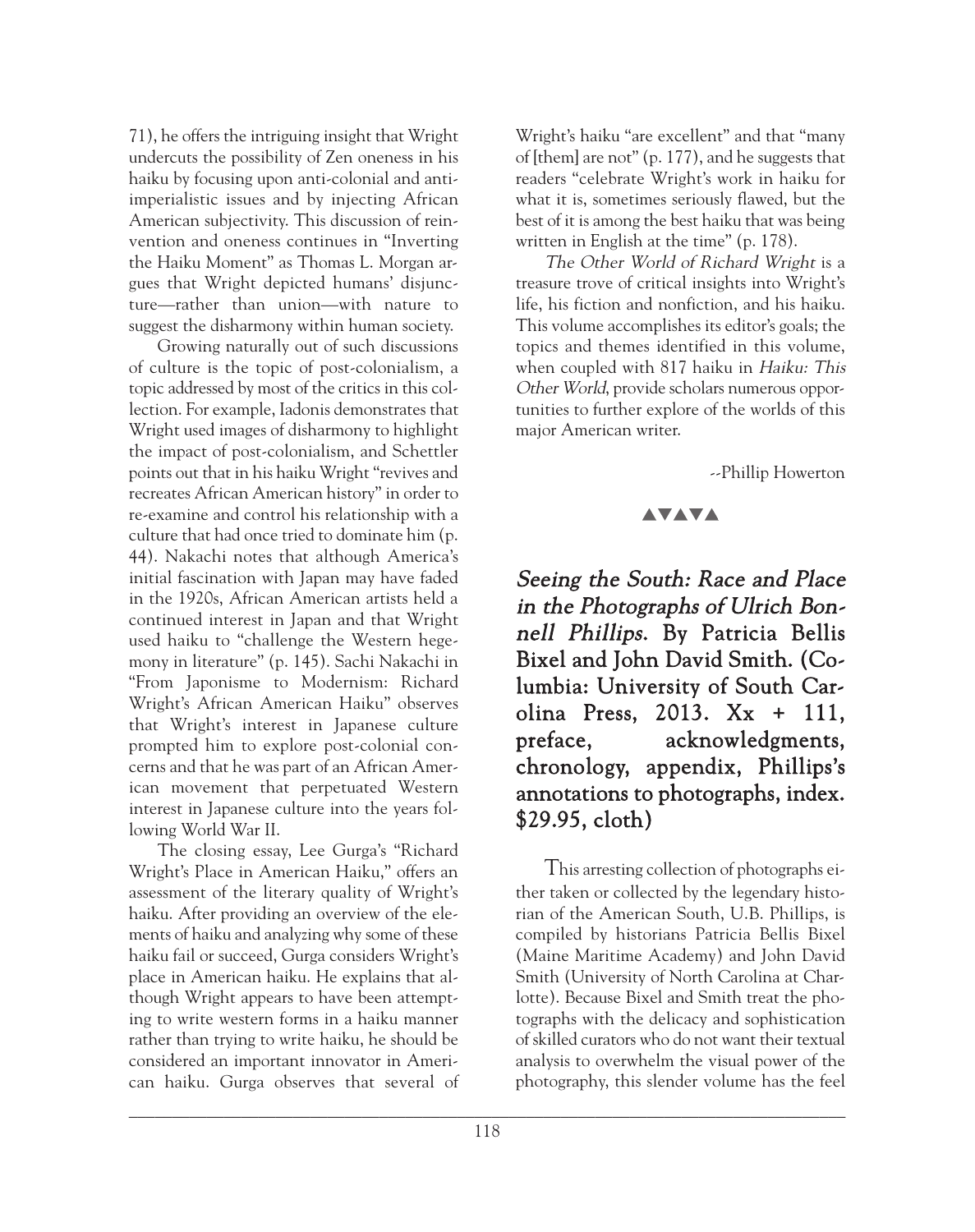of a particularly well-done catalog from a museum exhibition. Two introductory essays provide useful insights into the life and work of U.B. Phillips and some clues about how to interpret the images that follow. The editors demonstrate deliberate and powerful restraint, allowing the photographs to speak largely for themselves. They are also sensitive to the fact that the images will likely deliver different and multiple messages, and they acknowledge that the photographs in this collection are "particularly rich and open to myriad assessments" (p.41).

Bixel and Smith take a nuanced view of the famed historian who was notable for the foresight he exhibited in his landmark study American Negro Slavery (1918), which demonstrated that the institution of chattel slavery was worthy of systematic study. Indeed today the study of slavery is one of the richest fields of inquiry in United States history. How-



ever, Phillips's prescience was clouded by his insistence that slavery was a kind of "school" that could teach the skills of civilization to the members of an inferior race. The editors do not attempt to soften the racial insensitivity of

Phillips or gloss over the fact that both his scholarly work and his photography were imprinted by his prejudices, but they do remind the reader that Phillips was very much the product of his upbringing. Studying his work yields not only insights into the plantation past that he sought to document but also into the racial thinking of the Jim Crow world that Phillips inhabited. Phillips, who famously and convincingly declared in 1928 that white supremacy was the central theme in southern history, was obsessed with the idea of race, a preoccupation that led him to travel to Africa and to create a photographic documentation of that journey, examples of which are printed in Seeing the South.

Phillips was skilled at locating primary materials and in building important southern archival collections. His instincts as a collector led him not only to take photographs of his beloved region but also to accumulate samples of the work of other southern photographers. For example, Bixel and Smith convincingly demonstrate that Phillips owned many photographs taken by African-American photographer Robert E. Williams of Augusta, Georgia. It is unclear how Phillips came into possession of this work or even precisely how many photographs in Phillips's collection of photographs should be attributed to Williams, however their presence in his archive is significant. This work includes invaluable posed portraits of black southerners as well as less formal snapshots of the black community taken between 1882 and 1908. The dignity of the black subjects in many of these images and the visual documentation of, for example, the horror of a Georgia chain gang add complexity to the condescension and racism Phillips exemplifies elsewhere.

Phillips demonstrated an artistic sensibility both in acquiring the affecting work of other photographers and also in his own pictures. Together they moodily document the kind of grand southern homes that spawn moonlight and magnolia fantasies. They also capture verdant southern foliage that seems to swallow the manmade objects in the frame and the melancholy ruins of the plantation past that was the subject of the scholar's historical writing. Bixel and Smith point out that the photographic record Phillips left behind is also notable because it offers pictorial documentation of the lives of the southern poor. The editors note that "long before Farm Security Administration Photographers captured their images on film, poor white farmers and their families posed in front of spare mountain cabins and on vine-en-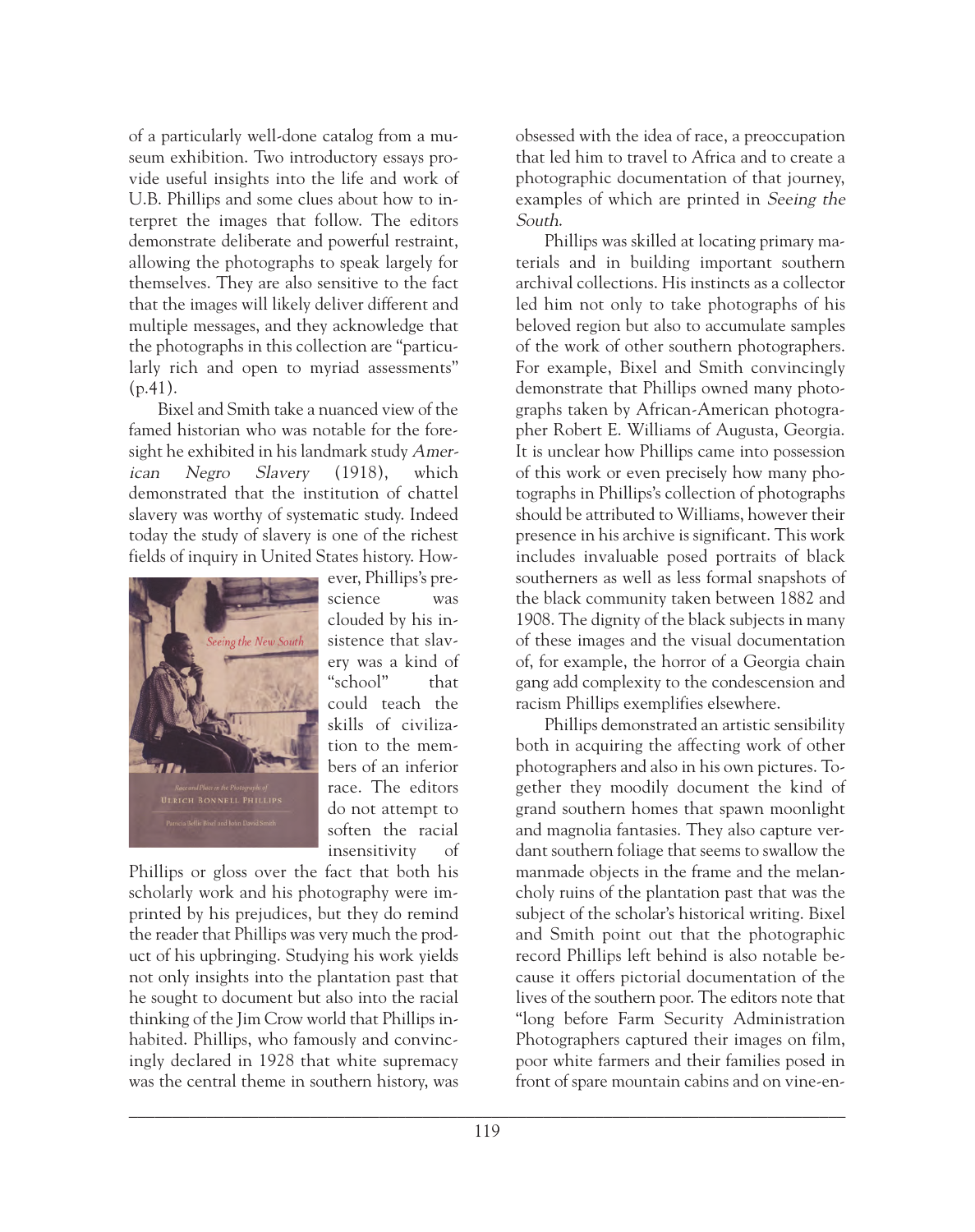twined porches for Phillips's agents" (p. 25). The South, as seen through the eyes of U.B. Phillips, is a contradictory one that is characterized by the racism and poverty that the camera cannot help but to capture, but it is also a place of forward looking possibility not yet tainted by the historical reality of what actually happened. This sense of hope is captured in one of Robert Williams's photographs of a young African-American boy wearing a top hat and carrying a cane who looks evenly and confidently forward, straight at the lens.

--Jennifer Jensen Wallach

### **AVAVA**

# The Land Was Ours: African American Beaches from Jim Crow to the Sunbelt South. By Andrew W. Kahrl. (Cambridge: Harvard University Press, 2012. Pp. 422, maps, photographs, notes, primary sources, acknowledgments, index. \$ 39.95, hardback)

In The Land Was Ours, Andrew Kahrl has crafted a richly detailed study about the racial discrimination African Americans endured as they accumulated, populated, and later lost beachfront property along the Chesapeake, the Carolina coastline, and the Gulf of Mexico. Black people sought private leisure spaces because Jim Crow laws and practices deliberately excluded them from predominately white coastal resorts. They cherished these spaces because they served as a refuge from their jobs and from the harsh, daily reminder of American racism. This respite was further accompanied by African American agency and entrepreneurship. Like their white counterparts, blacks often acquired waterfront property and obtained wealth from "the pennies of working blacks in  $\blacksquare$ 

search of moments of pleasure and relief" (p. 13). African Americans further purchased and developed these properties to engage in racial uplift activism.

Kahrl's work also speaks to the diversity among African Americans by examining the interplay of race and class in black leisure spaces. Some African American beaches catered to prominent blacks who wished to avoid "both the sting of prejudice and the indignity of forced association with the social inferiors of their race" (p. 90). Highland Beach, Maryland, built by Charles Douglass, the son of abolitionist Frederick Douglass is one such example. According to Kahrl, when persuading African Americans to purchase lots there, he assured them that the beach would be preserved for "our group" (p. 90). National Association of Colored Women founder Mary Church Terrell and former Louisiana governor P.B.S. Pinchback owned homes in the exclusive enclave. And, much like the residents in predominately white coastal areas, elite blacks employed legal devices such as property owners associations and restrictive covenants to prohibit their poorer counterparts' access to these "black privatopias" (112).

Non-elite African Americans, on the other hand, were often subjected to environmental racism as they were restricted to inferior and often dangerous waters and "colored" beaches (p.13). In chapter four, poignantly titled "Surviving the Summer," Kahrl analyzes how the reengineering of urban shorelines "in the interest of commercial and residential development," white public officials decisions' about the areas deemed "suitable for black bathers," and African Americans' exclusion from allwhite, but public recreational spaces in New Orleans, Washington, D.C., and Norfolk, Virginia forced urban poor and working class blacks to frequent leisure spaces that compromised their health and their lives (p. 116-117).

Most notably, Kahrl discusses how the racialization of leisure spaces contributed to the deaths of poor black children who drowned in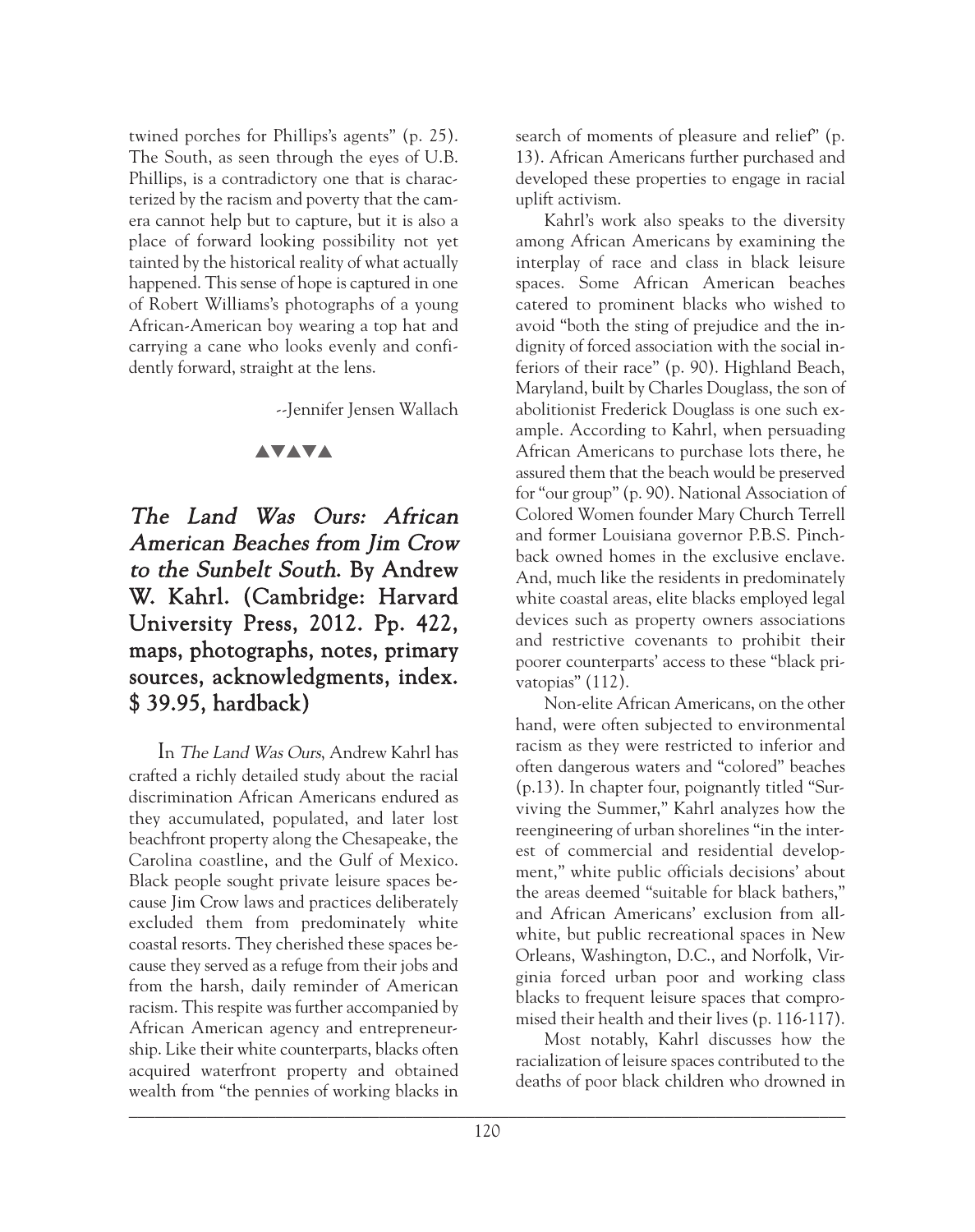New Orleans because Jim Crow laws left them no choice but to swim in the city's rivers and canals. But the drowning deaths of black children also prompted African American activism. In Little Rock, Arkansas in the summer of 1949, parents protested after three black children drowned in the Arkansas River. They blamed the city for its failure to provide safe and supervised recreational facilities for black children. (p. 150).

In the post-World War II years, Jim Crow laws and the racialization of recreational spaces led African Americans to seek refuge at black owned beaches during the summer months. Black property owners pursued capitalist ventures, which included competition for white dollars, and what Kahrl termed "black-oriented cultural industries" (p. 179). Carr's Beach in Annapolis, Maryland and Mosquito Beach on James Island, South Carolina for example, provided enterprising black landowners with opportunities to turn their property into lucrative entertainment and leisure venues. Unfortunately, black owned beaches were often undercapitalized and underinsured. African Americans who owned waterfront property were further disadvantaged by the dismantling of Jim Crow laws, manipulated by land speculators, devastated by environmental disasters, and dispossessed by the allegedly colorblind "effects of modern coastal capitalism" (p. 257). Coastal residential development quickly came to mean the displacement of African American landowners who often sold their property for pennies on the dollar and who could no longer afford to live on the land they had once owned.

According to Kahrl the "desegregation of beaches and the de-racialization of coastal real estate markets" and the closing of African American beach resorts is a "story of progress" (p. 257). Perhaps. But it also led to the loss of valuable black owned land and the displacement of former owners who often had nowhere else to go.

This valuable work provides an important and little known analysis of American racism, African American landownership, and the racialization and de-racialization of recreational and leisure spaces in the twentieth century. It should be required reading for wide variety of courses on 20th century American History.

--Cherisse Jones-Branch

## **AVAVA**

# A Short Ride: Remembering Barry Hannah. Ed. by Louis Bourgeois, Adam Young, and J. W. Young. Foreword by Neil White. (Oxford, MS: Vox Press, 2012. Pp. xxvi+225, editor's note, foreword, list of photographs. \$19.00, paper)

As a tribute to the late Barry Hannah, in A Short Ride Louis Bourgeois, Adam Young, and J. W. Young have collected almost forty essays and other items that chronicle various individuals' experiences with Hannah, the man and his writing. According to Bougeois, the editors chose essays that "best reflected the writer's encounter with Hannah on a truly personal level" (p. xix). Contributors mainly include Hannah's former students, although the volume also contains occasional reflections by fellow professors, Bourgeois's interview with Hannah, and several poems. It is fitting, too, that the editors print three selections by Hannah, an essay about dogs, his reflections on the late Larry Brown, and Hannah's "Introduction" to the 2002 issue of The Yalobusha Review, and illustrate the volume with over thirty pages of photographs.

In his Foreword to the collection, White notes "a common theme" (p. xxiii) reflected in the various essays: that "Everyone wanted to be around Barry" (p. xxiii), the mythic man with the enigmatic personality. As White comments, there were "two Barry Hannahs. One was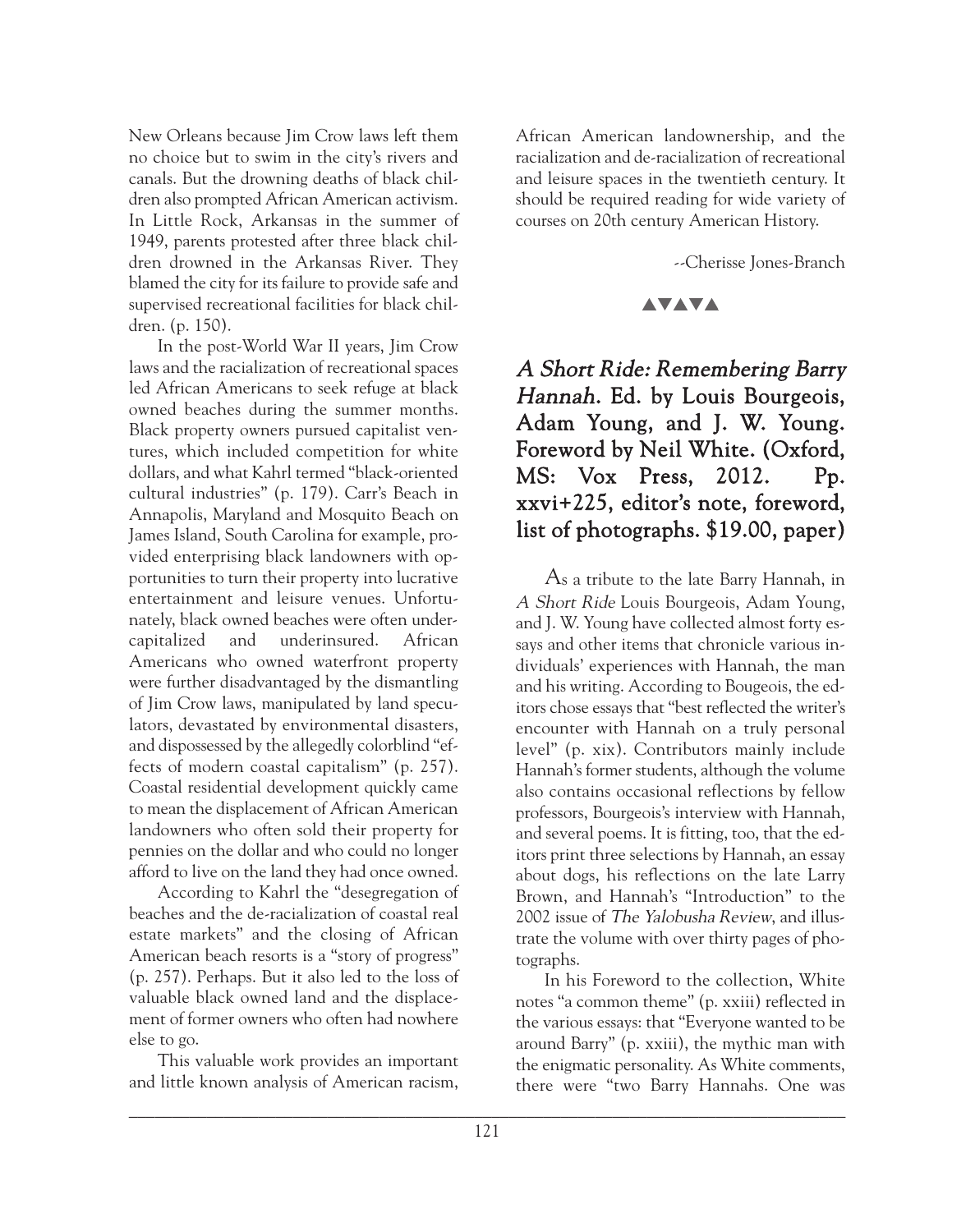drunk, rowdy, tormented and indecent. The other was sober, gentle, charming, and generous" (p. xxi). Hannah's popularity is commented on by many of the contributors, who frequently use words like genius, kind, funny, honest, thoughtful, charitable, and humble. At the same time, they note Barry's raucous side: his drinking heavily in his earlier years; his shooting holes in the floorboard of his MG to empty the water after a heavy rainstorm or an arrow through a window of his home; his smoking cigarettes while carrying an oxygen tank; or his "agitating the Christian calm of Oxford on his Harley Davidson" (p. 47). Yet, David Madden writes, Hannah's "wild behavior" was "perhaps more rumored than real" (p. 98).

In their anecdotes, many of the contributors reveal that Barry Hannah was the reason that they went to study writing at the University of Mississippi or the University of Alabama or planned a visit to his area. Sometimes, simply taking a friend's word for it that they needed to meet Hannah, they moved across the country to encounter this cutting-edge fiction writer on the streets of Oxford or Tuscaloosa, in the classroom, at a writer's workshop, in a bar, at a party, or in a local bookstore. J. W. Young, for instance, moved from California and Anna Baker from Montana to study with Hannah in Mississippi, while Maude Schuyler Clay traveled from New York City to interview him. A. N. Devers recalls encountering Hannah while an MFA student in Bennington, Vermont, and Jody Hobbs Hesler recounts her time with Hannah while participating in the Juniper Summer Writing Institute in Amherst, Massachusetts. American painter Glennray Tutor went to Senatobia, Mississippi, to hear Hannah read at the invitation of well-known Arkansas poet Miller Williams. Regardless of the type of experience, the contributors remember their encounters with Hannah well enough to convincingly pen them years later, capturing the spirit of a truly unique individual and expressing their appreciation of the time and talent that he so willingly shared.

Hannah was known both for his frank criticism of and his generosity to his students and their work. He not only read their manuscripts and offered advice, but also gave them books by other writers to read, his home phone number, and rides around Oxford, took them fishing or to lunch, and conversed with them on the balcony at Square Books. Occasionally he submitted talented young writers' work to prize anthologies, endorsed their book manuscripts to publishers, or simply stopped by their homes to tell them how much he had enjoyed reading their latest stories. The volume's contributors concede that despite his brutal critiques of his students' writing, if anything Hannah gave the aspiring writers' work more respect than it deserved.

Equally noted are Hannah's own contributions to contemporary literature, where "he relished scandal" (p. 105) and expected writers to "thrill" their audiences. His writing, contributors remark over and over again, was a new force to be reckoned with. James Tighe compares Hannah to an American Borges or Chekhov and his work to that of a Category-5 hurricane with stories capable of "blow[ing] us away" (p. 160). For M. O. Walsh, hearing Hannah read "was like seeing Hendrix at Woodstock" (p. 178), and for Glennray Tutor, "it was like receiving a high dose of literary radioactivity" (p. 165). Hannah was famous for telling his students that a story could end only one of two ways: with a chain gang massacre or a ghost.

Two of the most insightful essays in the volume offer critical analyses of Hannah's work. In "Econ 101 with Barry Hannah," Neil Conway provides a thoughtful reading of "Nicodemus Bluff," which comments on the dangers of embracing materialism, a topic too often ignored by the literati, but easily tackled by Hannah. In "Thrill Me: Barry Hannah in Memoriam," William Giraldi considers the postmodernist nature of Hannah's oeuvre, which he compares to "a theater of the absurd with overtones of Ionesco in which spiritual isolatos and vagabonds have become severed from civiliza-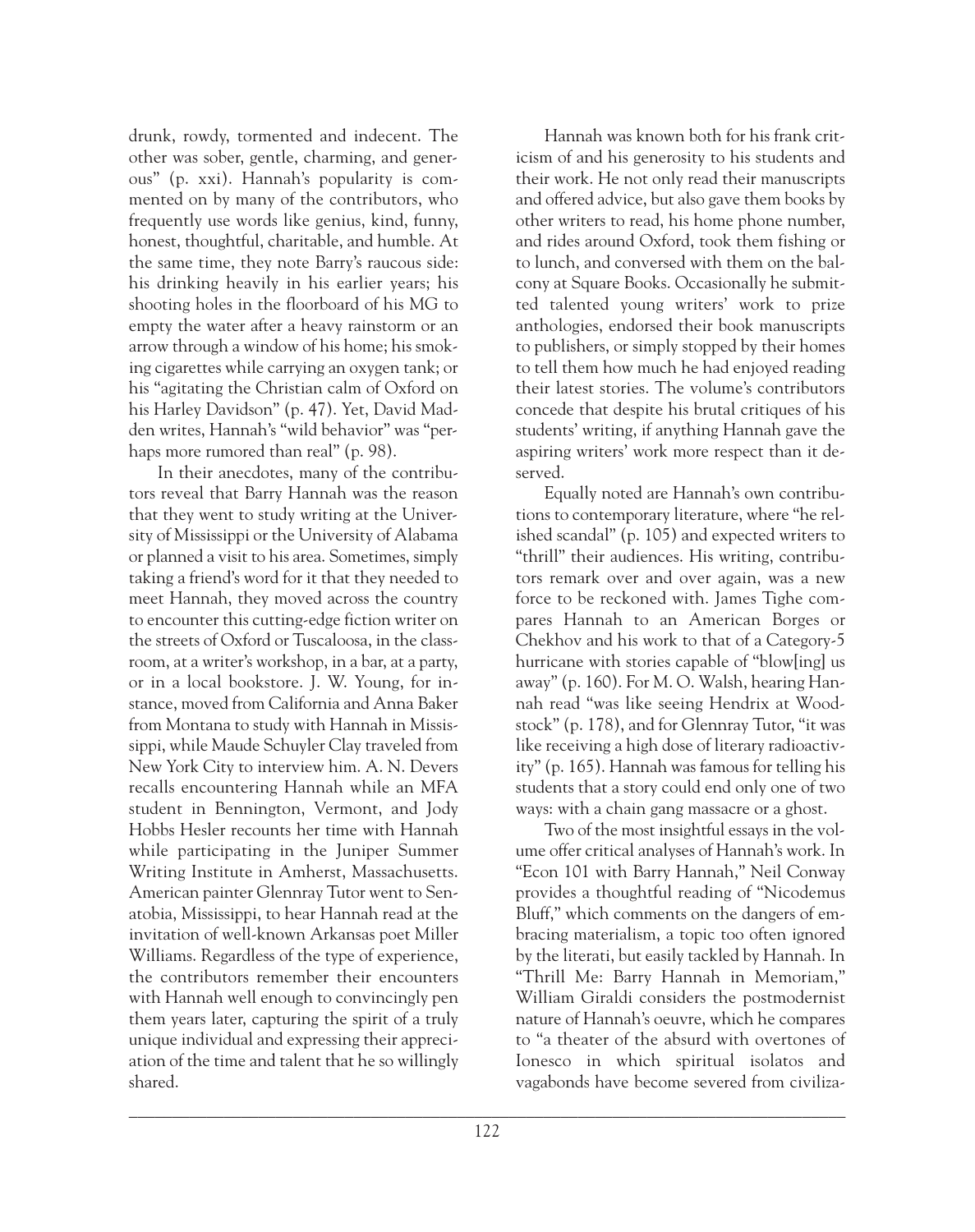tion and the laws it requires to work" (p. 49), although he acknowledges that Hannah's violence is superseded by that of his contemporaries, including William Gay, Thom Jones, and Cormac McCarthy.

A Short Ride is a welcome addition to the mere handful of book-length studies previously published on Hannah's life and writing: Martyn Bone's Perspectives on Barry Hannah (UP of Mississippi, 2007), Ruth D. Weston's Barry Hannah: Postmodern Romantic (LSU Press, 1998), and Mark J. Charney's Barry Hannah (Twayne, 1992). The collection stresses that Barry Hannah was indeed an individual worth knowing and a writer worth reading. It is a testament to the importance of the Barry Hannah myth so aptly noted by Alex Taylor: "the sacred belief that something rich and meaningful can be smithed from the heat of lived experience" (p. 158).

--Catherine Calloway

#### **AVAVA**

The Ongoing Burden of Southern History: Politics and Identity in the Twenty-First-Century South. Ed. by Angie Maxwell, Todd Shields, and Jeannie Whayne. (Baton Rouge: Louisiana State University Press, 2012. Pp. xix +208, preface, acknowledgments, contributors, index. \$42.50, cloth)

This insightful collection of essays based upon presentations at the 2010 Diane Blair Legacy Conference at the University of Arkansas, Fayetteville examines the influential collection of essays C. Vann Woodward wrote and revised to demonstrate the southern past mattered to those who wanted to change the

American present. The editors of The Ongoing Burden of Southern History insist that Woodward still matters. The contributors, coming from a range of disciplines, honestly reveal that this ambition is a tall order.

The essays in Woodward's The Burden of Southern History most commonly explored here are the touchstones on southern identity, the populist legacy, irony and the southern perspective, and civil rights. The latter piece appeared initially in the 1968 revised second edition, and it is this version, more somber than the first, to which the contributors often turn.

James Cobb opens the collection with an elegant and penetrating intellectual biography of Woodward (based, as is apparently the case with most of the essays, on earlier scholarship).Woodward wrote for a contemporary audience with the aim of reinforcing the drive for reform, particularly in civil rights, by declaring the south was not the prisoner of heritage or culture. Insisting upon the agency of any generation to alter course, Woodward in Cobb's view understood the "therapeutic" consequence of his writings. Yet, writing a functional history

has its perils. Cobb candidly notes Woodward's interpretations have gone through the familiar progression of refutation and then neglect by recent historians covering the same ground he once held against all comers. Cobb concludes that what is left of Woodward's



legacy is his eloquence and lucidity that persuaded the audience of his time that history lurched rather than flowed. This, of course, suggests that Woodward in the 21st century is a historical subject for current scholars and not their guide.

Patrick Williams usefully reminds us that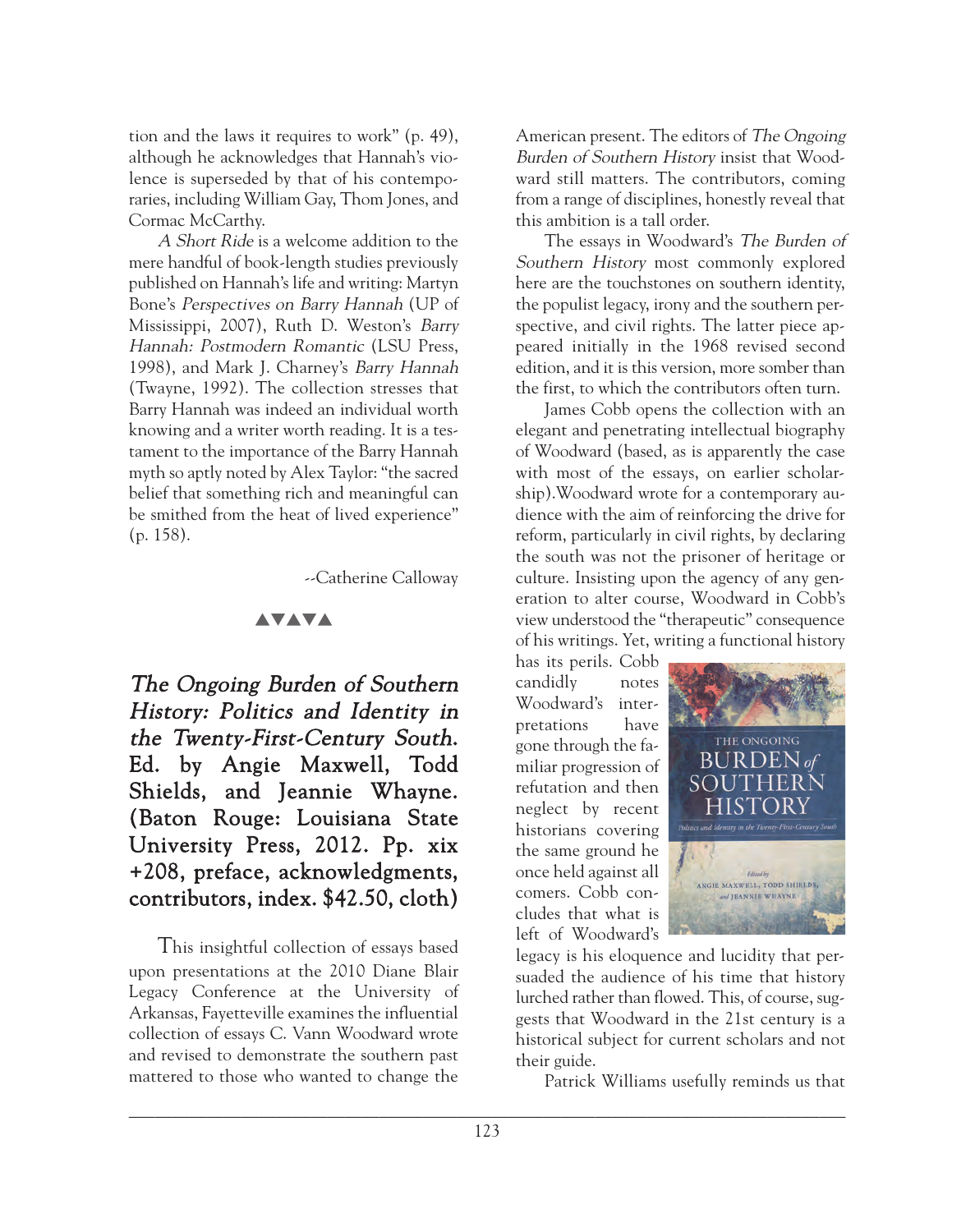indeed the explanatory power of Woodward's south loomed large and obscured a host of actors. The Redeemers who overwhelmed Woodward's favored Populists were indeed history's losers due to their victory over the virtuous. Williams compellingly explains, based upon wide reading, that the triumph of the forces of reaction well may have been a democratic expression of the wool-hats longing for a smallproprietors' republic. Leigh Anne Duck irrefutably notes that Woodward also left others out of the conversation on the matter of southern identity. Woodward was not precise as to the characteristics of this identity beyond a shared history but there was no mistaking his assumption that it was white southerners who were bound by a common historical experience. Duck observes that while Woodward failed to make use of African-American writings in mounting a defense against the decadent romanticism he ascribed to the 1930s Agrarians, his project did lead him to anticipate a movement for social justice, a "Third Reconstruction," that would overturn the racial and class hierarchies mistakenly trumpeted by whites as the hallmarks of southern identity. Still, Woodward's reference to a Third Reconstruction in Burden is a brief, fleeting cry of hope in the midst of a bleak assessment of the unraveling of the civil rights movement in 1968.

Hanes Walton, Jr. and his co-authors extract a sunnier assertion from Burden's Reconstruction essay, although one that jars slightly against Woodward's admonishment that the era cannot be understood without stirring irony into tragedy. They commend Woodward for observing that the inaugural political participation of the freedmen avoided militancy in favor of upholding democratic institutions and procedures. The authors' use of cumulative voting data from southern counties to absolve white as well as African-American voters from responsibility for early 20th century elite hegemony aligns with Woodward's perspective but appears far from conclusive. Employing the same approach to the 2008 election, the authors detect diversity within racial voting blocs that has eluded other observers while agreeing with Wayne Parent (see below) that white ballots for Obama combined with solid African-American support provided the margin for victory in a few southern states. Perhaps truly in the spirit of Woodward, Walton remains uncertain as to whether Republican dominance in the south represents a Third Reconstruction bolstering democracy or revival of old inequities even as African-Americans continue to alter the region's political tradition.

Charles S. Bullock agrees that African-American voters indeed transformed southern politics but insists the development refuted Woodward's pessimism rather than fulfilled his best hopes. Woodward feared by 1968 that the gains of the Second Reconstruction were dissolving in a replication of the 1870s calamity. Bullock largely forgets Woodward after the opening pages of his essay to bring to bear his impressive earlier research on the effects of the Voting Rights Act and the relative lack of controversy surrounding the congressionally approved extensions. (The decision by the Roberts Court, unknown at the time of this review, on whether Section 5 of the VRA survives may compel a reassessment).

Wayne Parent unfurls the spreadsheets to sail downwind from meditations on cultural identity to locate an empirically based southern political identity. Comparing 2008 presidential returns of three Deep South states with those of Virginia and North Carolina as well as the US as a whole, Parent concludes that the modernizing Upper-South resembles America while the Lower-South provinces remain at odds with the nation and distinctively southern. These calculations do argue for the vitality of discernible identity for at least a portion of the region. But then there are always other numbers. Border states such as Arkansas, Texas, and West Virginia were as averse to the Obama candidacy as those in the heart of Dixie, while even greater majorities on behalf of Senator McCain unfolded in Plains and Far Western states.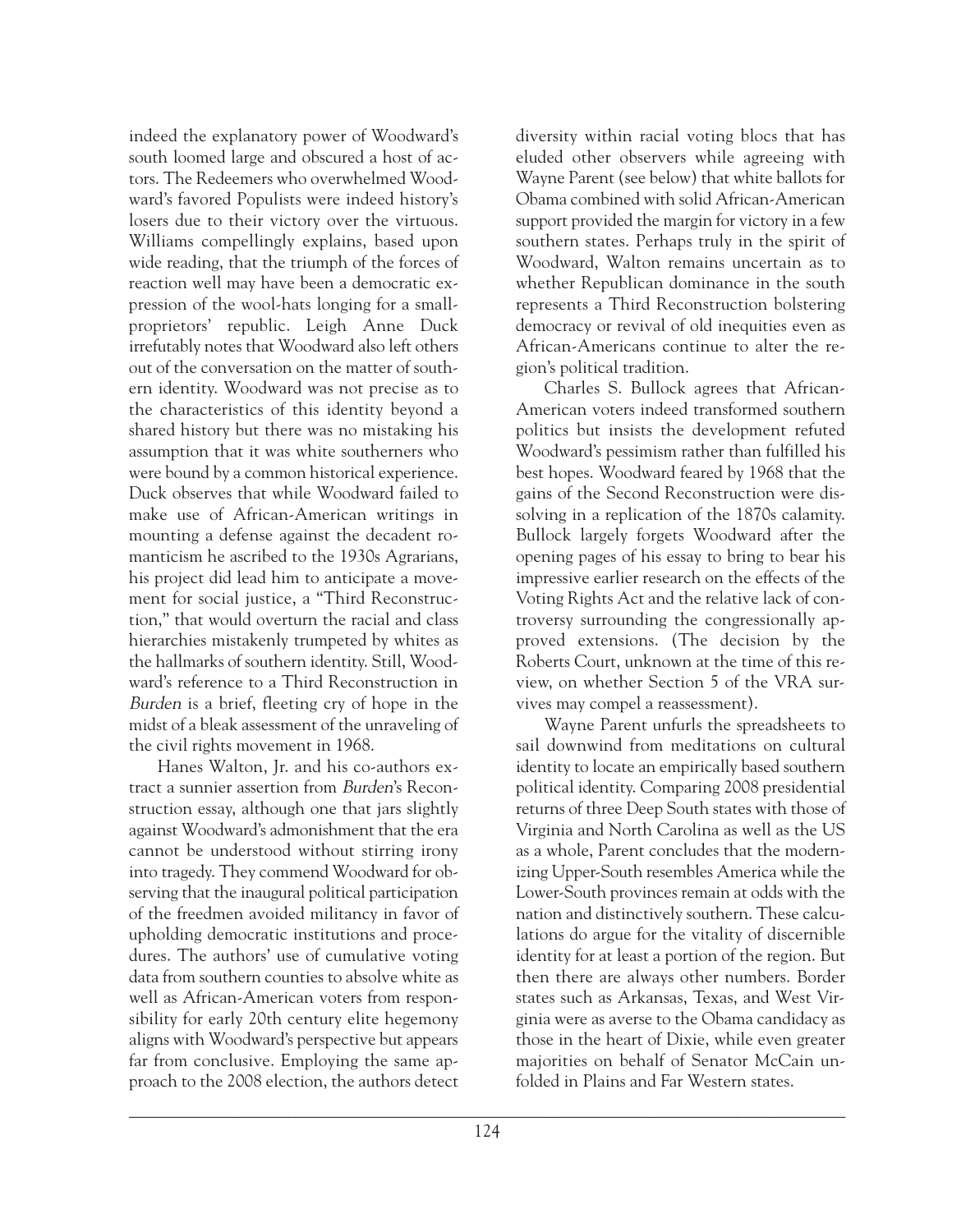Robert McMath in an astute essay blurs Woodward's own southern identity. McMath, an influential historian of Populism, sets aside arguments as to the nature of Populism to show how Woodward's treatment of the topic illuminated the formation and evolution of social movements in general. Unmooring Woodward from the south, McMath locates him among those public intellectuals in post-World War II America who feared affluence and military power were steering Americans into a sterile complacency and arrogance. McMath asserts Woodward was indeed a southern historian but in effect nationalizes his ironic stance by cogently revealing that wariness of Pax Americana was not peculiar to the one American region shadowed by military defeat.

The Ongoing Burden of Southern History will only enhance readers' appreciation for Woodward's achievements as well as deepen their understanding of the south. In so doing, the volume clarifies how the understanding of the region has diverged from Woodward's interpretations and that Woodward would have expected no less.

--Ben Johnson

## **AVAVA**

Things You Need to Hear: Collected Memories of Growing Up in Arkansas, 1890-1980. Ed. by Margaret Jones Bolsterli. (Fayetteville: The University Arkansas Press, 2012. Pp. xviii +149. \$24.95, cloth)

I have always held that there are two reasons to read personal narratives: to relate to others whose experiences are similar to our own, or to live vicariously through those whose experiences are not. The essential quality that makes either worth our time is our common humanity. Whether we have or have not had firsthand experience with an act, a tool, a place, an era, or a culture, we can understand how humans would react—how we would react—in a given situation.

In *Things You Need to Hear*, edited by Margaret Jones Bolsterli, we are presented with a series of "informants" who share their experiences with us in short bits, arranged by subject. Some will find themselves in the lives of those informants, and will relish in the memories of community, family, work, school and play they present to us. Others will find themselves carried backward, in the body and mind of the informant, seeing and feeling the events of a time and place completely foreign to them, and yet, surprisingly familiar.

Some context is provided regarding the creation of the work, its inception as a companion to an exhibit at the Old State House Museum and the source of the materials, many of which came from oral histories taken by the author herself during work on other projects. While admirable, the effort to fill in with excerpted written text to cover a broader range of backgrounds, locations, and experiences—they mainly serve to enhance by contrast the depth of simple truth that is represented in the text of the spoken-word transcriptions. These are the real gems of Things You Need to Hear.

For all that Bolsterli laments in her commentary, scattered among the short anecdotes

in the book, about the loss of human contact with the onset of an increasingly technological world, her text provides, in its very creation and existence, a solution to the dilemma she poses. There is a sense in the stories, often repeated, that